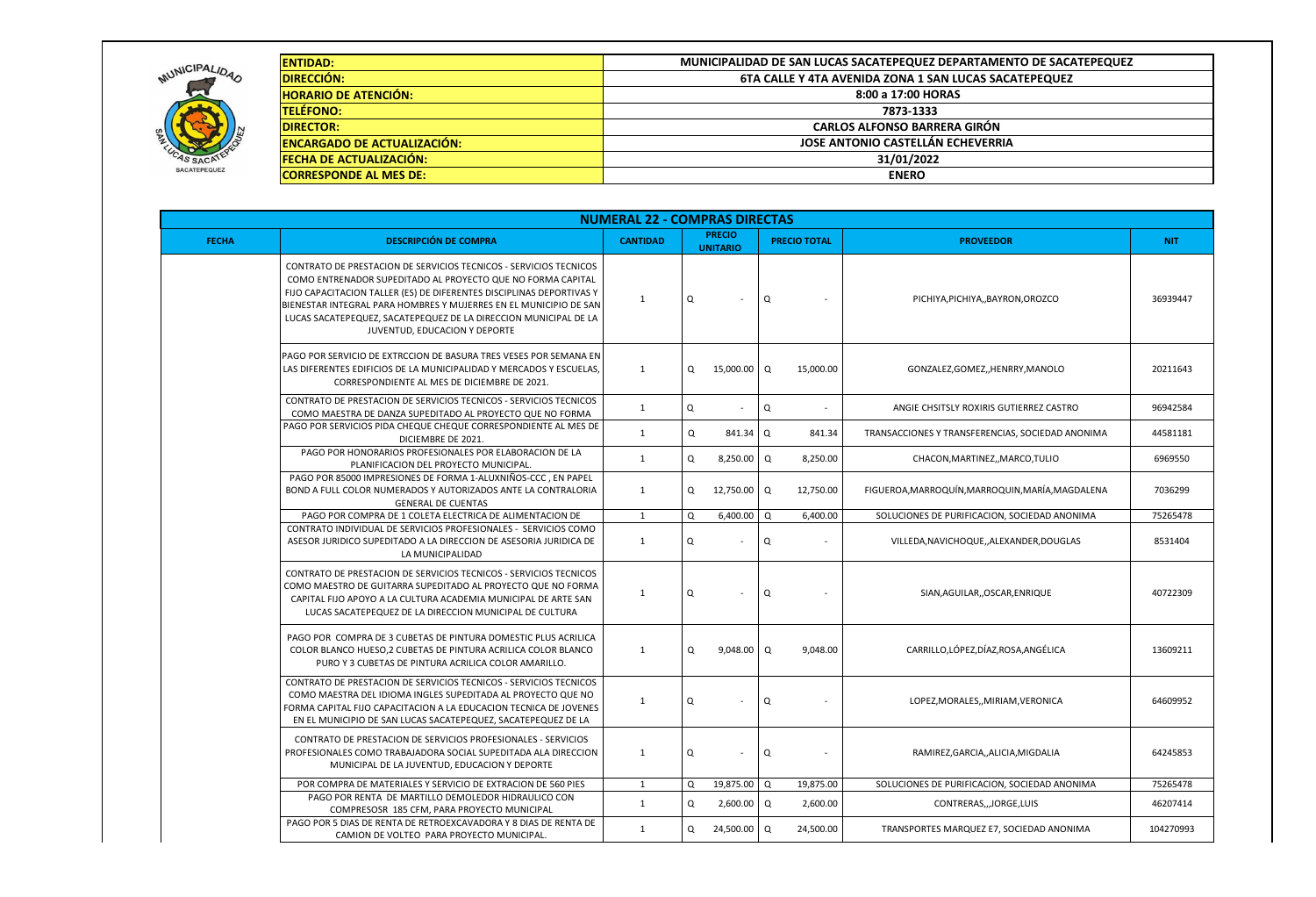|                                              | CONTRATO INDIVIDUAL DE SERVICIOS PROFESIONALES<br>SERVICIOS COMO ASESOR JURIDICO SUPEDITADO A LA DIRECCION DE<br>ASESORIA JURIDICA DE LA MUNICIPALIDAD DE SAN LUCAS SACATEPEQUEZ                                                                                                                                                                                                 | 1              | Q | $\sim$               | Q |                | OSORIO, PORTILLO,, JAIME, FERNANDO                                            | 24790826  |
|----------------------------------------------|----------------------------------------------------------------------------------------------------------------------------------------------------------------------------------------------------------------------------------------------------------------------------------------------------------------------------------------------------------------------------------|----------------|---|----------------------|---|----------------|-------------------------------------------------------------------------------|-----------|
| DEL 01 DE NERO AL 31 DE<br><b>ENERO 2022</b> | PAGO POR 3 DIAS DE CAMION DE VOLTEO.                                                                                                                                                                                                                                                                                                                                             | 1              | Q | $5,400.00$ Q         |   | 5,400.00       | EXCAVACIONES MASIVAS, SOCIEDAD ANONIMA                                        | 95051864  |
|                                              | POR COMPRA DE BOMBA SUMERGIBLE                                                                                                                                                                                                                                                                                                                                                   | $\overline{1}$ | Q | 23,090.76 Q          |   | 23,090.76      | SOLUCIONES DE PURIFICACION, SOCIEDAD ANONIMA                                  | 75265478  |
|                                              | PAGO POR ALQUILER DE MARTILLO DEMOLEDOR NEUMATICO MAS<br>COMPRESOR POR 8 DIAS Y ALQUILER DE CORTADORA DE CONCRETO POR 2<br>DIAS.                                                                                                                                                                                                                                                 | 1              | Q | 11,350.00 $\sqrt{Q}$ |   | 11,350.00      | CONTRERAS,,,JORGE,LUIS                                                        | 46207414  |
|                                              | CONTRATO DE PRESTACION DE SERVICIOS TECNICOS - SERVICIOS TECNICOS<br>COMO MAESTRA DE VIOLIN SUPEDITADO AL PROYECTO QUE NO FORMA<br>CAPITAL FIJO APOYO A LA CULTURA ACADEMIA MUNICIPAL DE ARTE SAN<br>LUCAS SACATEPEQUEZ DE LA DIRECCION MUNICIPAL DE CULTURA                                                                                                                     | 1              | Q | $\sim$               | Q | $\sim$         | SARAT, ITZEP,, MIRIAM, VICENTA                                                | 78752531  |
|                                              | CONTRATO DE PRESTACION DE SERVICIOS TECNICOS SERVICIOS TECNICOS<br>COMO MAESTRO DE FRANCES SUPEDITADO AL PROYECTO QUE NO FORMA<br>CAPITAL FIJO CAAPACITACION A LA EDUCACION TECNICA DE JOVENES EN EL<br>MUNICIPIO DE SAN LUCAS SACATEPEQUEZ, SACATEPEQUEZ DE LA DIRECCION<br>MUNICIPAL DE LA JUVENTUD, EDUCACION Y DEPORTE                                                       | 1              | Q |                      | Q |                | ARAXES CARMONA RODRÍGUEZ                                                      | 101053207 |
|                                              | PAGO POR SERVICIOS VERI CHEQUE CORRESPONDIENTE AL MES DE<br>DICIEMBRE DE 2021.                                                                                                                                                                                                                                                                                                   | 1              | Q | $480.83$ Q           |   | 480.83         | Q SOCIEDAD ANONIMA                                                            | 5076986   |
|                                              | PAGO POR RECAUDO DE LAS MULTAS DE TRANSITO CUENTA A NOMBRE DE<br>LA MULTAS MUNI SAN LUCAS CORRESPONDIENTE AL MES DE DICIEMBRE DE<br>2021.                                                                                                                                                                                                                                        | 1              | Q |                      | Q | $\blacksquare$ | BANCO INDUSTRIAL SOCIEDAD ANONIMA                                             | 697656    |
|                                              | CONTRATO DE PRESTACION DE SERVICIOS TECNICOS - SERVICIOS TECNICOS<br>COMO MAESTRA DE KAQCHIKEL SUPEDITADA AL PROYECTO QUE NO FORMA<br>CAPITAL FIJO CAPACITACION A LA EDUCACION TECNICA DE JOVENES EN EL<br>MUNICIPIO DE SAN LUCAS SACATEPEQUEZ, SACATEPEQUEZ DE LA DIRECCION<br>MUNICIPAL DE LA JUVENTUD Y DEPORTE                                                               | 1              | Q |                      | Q | $\blacksquare$ | SOCOREC,CON,,RUTILIA,                                                         | 92443354  |
|                                              | CONTRATO DE PRESTACION DE SERVICIOS TECNICOS - SERVICIOS TECNICOS<br>COMO ENTRENADOR SUPEDITADO AL PROYECTO QUE NO FORMA CAPITAL<br>FIJO CAPACITACION TALLER (ES) DE DIFERENTES DISCIPLINAS DEPORTIVAS Y<br>BIENESTAR INTEGRAL PARA HOMBRES Y MUJERES EN EL MUNICIPIO DE SAN<br>LUCAS SACATEEQUEZ, SACATEPEQUEZ DE LA DIRECCION MUNICIPAL DE LA<br>JUVENTUD, EDUCACION Y DEPORTE | $\mathbf{1}$   | Q | $\sim$               | Q | $\sim$         | PEREZ,GODINEZ,,NILS,DANIEL                                                    | 34765662  |
|                                              | PAGO POR 5 DIAS DE RENTA DE RETROEXCAVADORA Y 8 DIAS DE RENTA DE<br>CAMION DE VOLTEO EN PROYECTO MUNICIPAL.                                                                                                                                                                                                                                                                      | 1              | Q | 24,500.00   Q        |   | 24,500.00      | TRANSPORTES MARQUEZ E7, SOCIEDAD ANONIMA                                      | 104270993 |
|                                              | PAGO POR COMPRA DE 1 MOTOR SUMERGIBLE DE 6 30HP 460V 3F MARCA<br>STS S/N: S22204038725, PARA EL MANTENIMIENTO DEL POZO NO.1,<br>UBICADO EN ZONA 1, SAN LUCAS SACATEPEQUEZ.                                                                                                                                                                                                       | 1              | Q | $24,836.49$ Q        |   | 24,836.49      | SOLUCIONES DE PURIFICACION, SOCIEDAD ANONIMA                                  | 75265478  |
|                                              | PAGO POR CUOTA ORDINARIA CORRESPONDIENTE AL MES DE ENERO DE<br>2022, SAN LUCAS SACATEPEQUEZ                                                                                                                                                                                                                                                                                      | $\mathbf{1}$   | Q | $\sim$               | Q |                | ASOCIACION NACIONAL DE MUNICIPALIDADES DE LA REPUBLICA DE<br><b>GUATEMALA</b> | 3132978   |
|                                              | PAGO POR 4 EVALUACIONES PSICOMETRICAS A LOS ASPIRANTES A LA PLAZA<br>POLICIA MUNICIPAL Y 2 EVALUACIONES PSICOMETRICAS A LOS ASPIRANTES<br>A LA PLAZA DE POLICIA MUNICIPAL.                                                                                                                                                                                                       | 1              | Q | $1,200.00$ Q         |   | 1,200.00       | GAYTAN, MONZON, , MARIA, ANTONIETA                                            | 24314889  |
|                                              | PAGO POR 140000 IMPRESIONES DE FORMA 1-ALUXADULTO-CCC, EN PAPEL<br>BOND A FULL COLOR NUMERADOS Y AUTORIZADOS POR LA CONTRALORIA<br><b>GENERAL DE CUENTAS.</b>                                                                                                                                                                                                                    | 1              | Q | 21,000.00   Q        |   | 21,000.00      | FIGUEROA, MARROQUÍN, MARROQUIN, MARÍA, MAGDALENA                              | 7036299   |
|                                              | POR SERVICIOS DE DEMOLICION DE RAMPA, ZANJEO E INSTALACION DE<br>TUBERIA                                                                                                                                                                                                                                                                                                         | $\mathbf{1}$   | Q | 24,965.00            | Q | 24,965.00      | SANTOS, REVOLORIO, DELGADO, MIRIAM, GREGORIA                                  | 12676942  |
|                                              | CONTRATO DE PRESTACION DE SERVICIOS TECNICOS - SERVICICOS TECNICOS<br>COMO ASISTENTE SUPEDITADO/A AL PROYECTO QUE NO FORMA CAPITAL<br>FIJO CAPACITACION A LA EDUCACION TECNICA DE JOVENES EN EL<br>MUNICIPIO DE SAN LUCAS SACATEPEQUEZ, SACATEPEQUEZ DE LA DIRECCION<br>MUNICIPAL DE LA JUVENTUD, EDUCACION Y DEPORTE                                                            | 1              | Q |                      | Q |                | MARQUEZ, SALAZAR, , DELIA, RENE                                               | 37841963  |
|                                              | PAGO POR SERVICIO DE 34 HORAS DE ARRENDAMIENTO DE<br>RETROEXCAVADORA PARA MOVIMIENTO DE TROZAS.                                                                                                                                                                                                                                                                                  | 1              | Q | 12,750.00 Q          |   | 12,750.00      | EXCAVACIONES MASIVAS, SOCIEDAD ANONIMA                                        | 95051864  |
|                                              | PAGO POR 3 DIAS DE CAMION DE VOLTEO.                                                                                                                                                                                                                                                                                                                                             | 1              | Q | $5,400.00$ Q         |   | 5,400.00       | EXCAVACIONES MASIVAS, SOCIEDAD ANONIMA                                        | 95051864  |